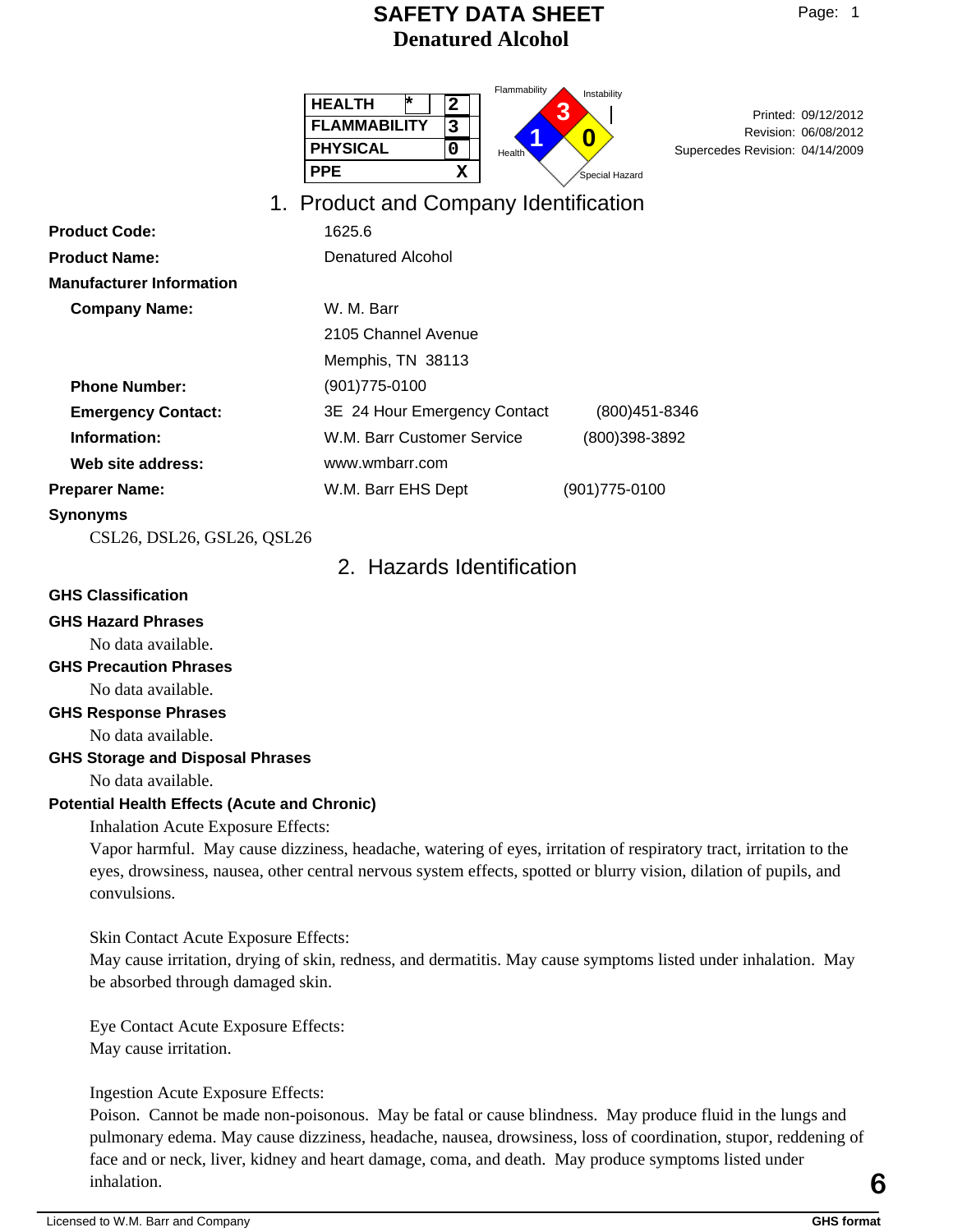Chronic Exposure Effects:

May cause symptoms listed under inhalation, dizziness, fatigue, tremors, permanent central nervous system changes, blindness, pancreatic damage, and death.

Target Organs:

Liver, kidneys, pancreas, heart, lungs, brain, central nervous system, eyes

## **Medical Conditions Generally Aggravated By Exposure**

Diseases of the liver, skin, lung, kidney, central nervous system, pancreas, and heart; asthma; inflammatory or fibrotic pulmonary disease; any preexisting condition sensitive to a decrease in available oxygen, such as chronic lung disease, coronary artery disease, or anemias

## **OSHA Regulatory Status:**

This material is classified as hazardous under OSHA regulations.

# 3. Composition/Information on Ingredients

|    | Hazardous Components (Chemical Name)     | CAS#    | Concentration              |
|----|------------------------------------------|---------|----------------------------|
| 1. | Ethyl alcohol {Ethanol}                  |         | $64-17-5$ 40.0 -50.0 %     |
| 2. | Methanol {Methyl alcohol; Carbinol; Wood | 67-56-1 | $50.0 - 55.0 %$            |
|    | alcohol}                                 |         |                            |
| 3. | Methyl isobutyl ketone {Hexone;          |         | $108 - 10 - 1$ 1.0 - 4.0 % |
|    | Isopropylacetone; MIBK;                  |         |                            |
|    | 4-Methyl-2-pentanone}                    |         |                            |
| 4. | Acetic acid, ethyl ester {Ethyl acetate} |         | $141 - 78 - 6$ 0.5 - 1.5 % |
| 5. | Heptane                                  |         | $142 - 82 - 5$ 0.5 - 1.5 % |
|    |                                          |         |                            |

# 4. First Aid Measures

## **Emergency and First Aid Procedures**

Skin:

Immediately begin washing the skin thoroughly with large amounts of water and mild soap, if available, while removing contaminated clothing. Seek medical attention if irritation persists.

Eyes:

Immediately begin to flush eyes with water, remove any contact lens. Continue to flush the eyes for at least 15 minutes, then seek immediate medical attention.

Inhalation:

Remove to fresh air. If not breathing, give artificial respiration. If breathing is difficult, give oxygen. Get immediate medical attention.

Ingestion:

If swallowed, do NOT induce vomiting. Seek immediate medical attention. Call a physician, hospital emergency room, or poison control center immediately. Never give anything by mouth to an unconscious person.

## **Note to Physician**

Poison. This product contains methanol. Methanol is metabolized to formaldehyde and formic acid. These metabolites may cause metabolic acidosis, visual disturbances and blindness. Since metabolism is required for these toxic symptoms, their onset may be delayed from 6 to 30 hours following ingestion. Ethanol competes for the same metabolic pathway and has been used as an antidote. Methanol is effectively removed by hemodialysis. Call your local poison control center for further instructions.

## **Signs and Symptoms Of Exposure**

See Potential Health Affects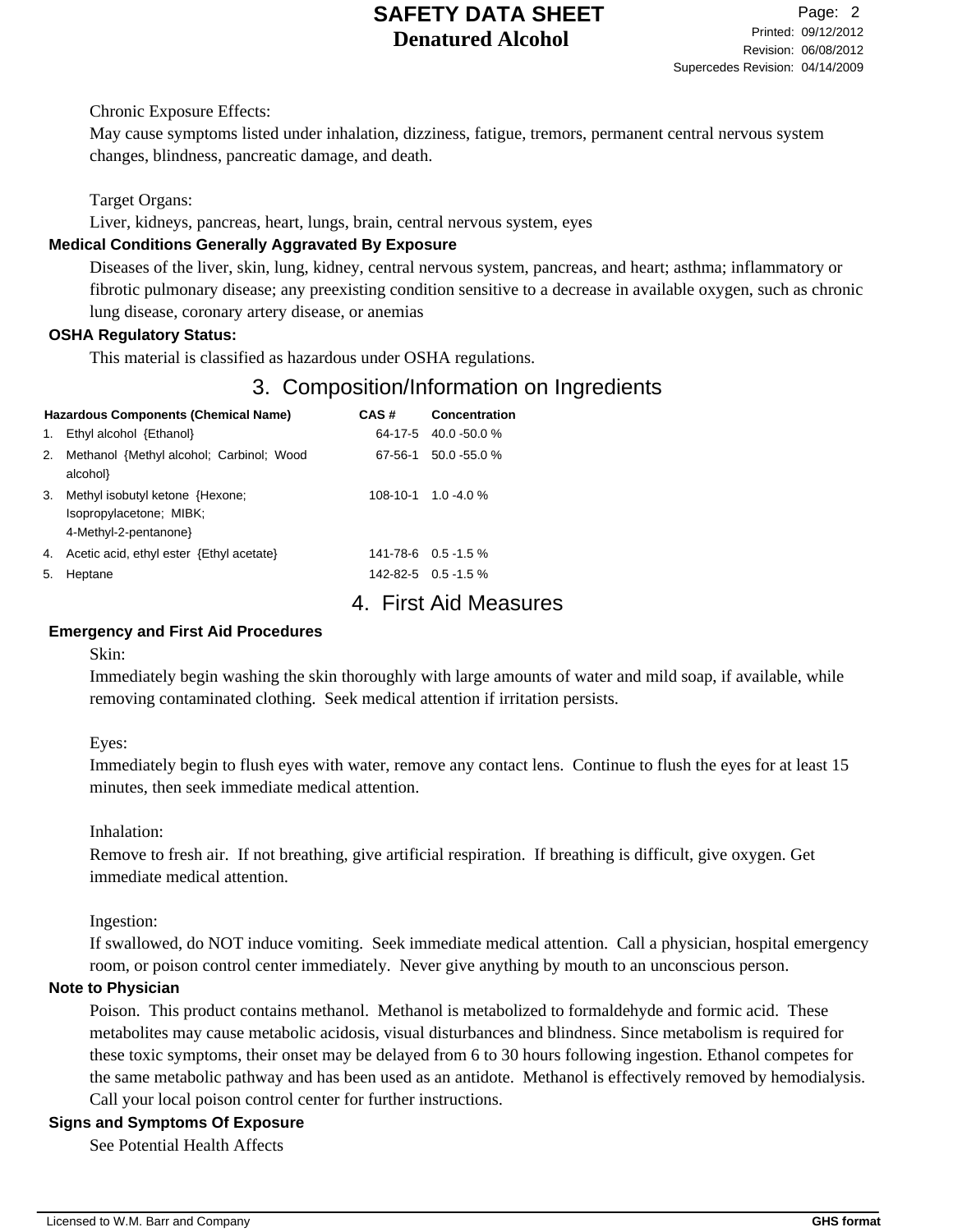|                                     | 5. Fire Fighting Measures |                                                          |  |  |  |  |
|-------------------------------------|---------------------------|----------------------------------------------------------|--|--|--|--|
| <b>Flammability Classification:</b> | <b>OSHA Class IB</b>      |                                                          |  |  |  |  |
| Flash Pt:                           |                           | 45 F Method Used: Setaflash Closed Cup (Rapid Setaflash) |  |  |  |  |
| <b>Explosive Limits:</b>            | LEL: No data.             | UEL: No data.                                            |  |  |  |  |
| <b>Autoignition Pt:</b>             | No data available.        |                                                          |  |  |  |  |

### **Fire Fighting Instructions**

Self-contained respiratory protection should be provided for fire fighters fighting fires in buildings or confined area. Storage containers exposed to fire should be kept cool with water spray to prevent pressure build-up. Stay away from heads of containers that have been exposed to intense heat or flame.

### **Flammable Properties and Hazards**

Vapors are heavier than air. Vapor may travel considerable distance to source of ignition and flash back.

### **Hazardous Combustion Products**

carbon monoxide, carbon dioxide

### **Suitable Extinguishing Media**

Use carbon dioxide, dry powder, or alcohol resistant foam.

## **Unsuitable Extinguishing Media**

Water may be ineffective. Solid streams of water will likely spread the fire.

## 6. Accidental Release Measures

## **Steps To Be Taken In Case Material Is Released Or Spilled**

Vapors are heavier than air. Vapors may cause flash fire or ignite explosively.

Clean up: Keep unnecessary people away; isolate hazard area and deny entry. Stay upwind, out of low areas, and ventilate closed spaces before entering. Shut off ignition sources; keep flares, smoking or flames out of hazard area. Use non-sparking tools. Use proper bonding and grounding methods for all equipment and processes. Keep out of waterways and bodies of water. Be cautious of vapors collecting in small enclosed spaces, sewers, low lying areas, confined spaces, etc.

Small spills: Take up with sand, earth or other noncombustible absorbent material and place in a plastic container where applicable.

Large spills: Dike far ahead of spill for later disposal.

Waste Disposal: Dispose in accordance with applicable local, state and federal regulations.

# 7. Handling and Storage

## **Precautions To Be Taken in Handling**

Read carefully all cautions and directions on product label before use. Since empty container retains residue, follow all label warnings even after container is empty. Dispose of empty container according to all regulations. Do not reuse this container.

Do not use this product near any source of heat or open flame, furnace areas, pilot lights, stoves, etc.

Do not use in small enclosed spaces, such as basements and bathrooms where vapors can accumulate. Vapors can accumulate and explode if ignited.

Do not use this product if the work area is not well ventilated. Use only with adequate ventilation to prevent build up of vapors.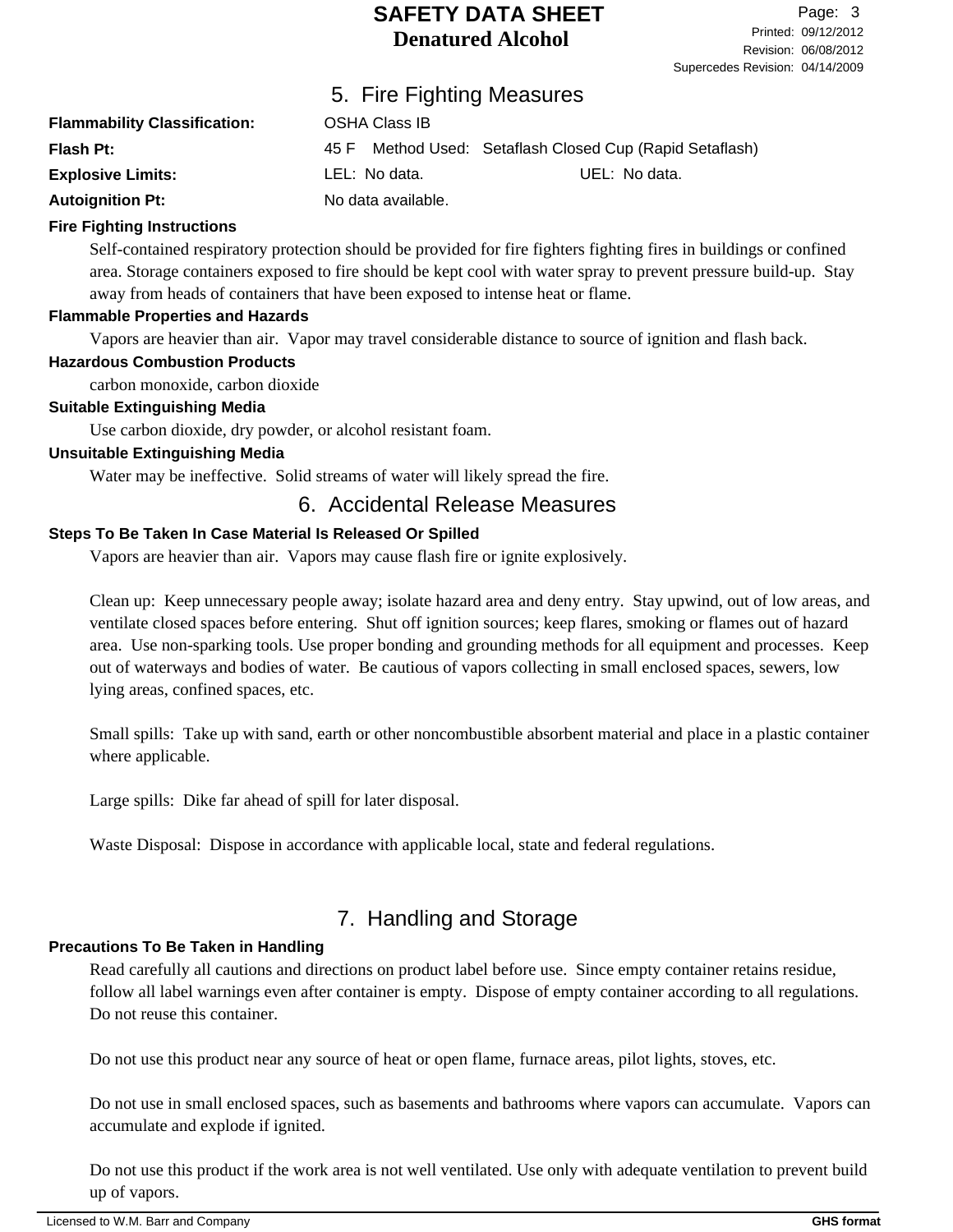Do not spread this product over large surface areas because fire and health safety risks will increase dramatically.

Use proper bonding and grounding when transferring material. Be aware of static electricity generation when handling material.

## **Precautions To Be Taken in Storing**

Keep container tightly closed when not in use. Store in a cool, dry place. Do not store near any source of heat or open flame, furnace areas, pilot lights, stoves, etc.

## 8. Exposure Controls/Personal Protection

| <b>Hazardous Components (Chemical Name)</b> |                                             | CAS#     | <b>OSHA PEL</b>       | <b>ACGIH TWA</b> | <b>Other Limits</b> |
|---------------------------------------------|---------------------------------------------|----------|-----------------------|------------------|---------------------|
|                                             | 1. Ethyl alcohol {Ethanol}                  | 64-17-5  | PEL: 1000 ppm         | TLV: 1000 ppm    | No data.            |
|                                             | 2. Methanol {Methyl alcohol; Carbinol; Wood | 67-56-1  | PEL: 200 ppm          | TLV: 200 ppm     | No data.            |
|                                             | alcohol}                                    |          |                       | STEL: 250 ppm    |                     |
|                                             | 3. Methyl isobutyl ketone {Hexone;          | 108-10-1 | PEL: 100 ppm          | TLV: 50 ppm      | No data.            |
|                                             | Isopropylacetone; MIBK;                     |          |                       | STEL: 75 ppm     |                     |
|                                             | 4-Methyl-2-pentanone                        |          |                       |                  |                     |
|                                             | 4. Acetic acid, ethyl ester {Ethyl acetate} |          | 141-78-6 PEL: 400 ppm | $TLV: 400$ ppm   | No data.            |
|                                             | 5. Heptane                                  | 142-82-5 | PEL: 500 ppm          | $TLV: 400$ ppm   | No data.            |

### **Respiratory Equipment (Specify Type)**

For use in areas with inadequate ventilation or fresh air, wear a properly maintained and properly fitted NIOSH approved respirator for organic solvent vapors.

For OSHA controlled work places and other regular users - Use only with adequate ventilation under engineered air control systems designed to prevent exceeding the appropriate TLV.

A dust mask does not provide protection against vapors.

#### **Eye Protection**

Chemical splash goggles should be worn to prevent eye contact.

## **Protective Gloves**

Wear gloves with as much resistance to the chemical ingredients as possible. Glove materials such as nitrile, natural rubber, and neoprene will provide protection. Glove selection should be based on chemicals being used and conditions of use. Consult your glove supplier for additional information. Gloves contaminated with product should be discarded and not reused.

#### **Other Protective Clothing**

Various application methods can dictate the use of additional protective safety equipment, such as impermeable aprons, etc., to minimize exposure.

#### **Engineering Controls (Ventilation etc.)**

Use process enclosures, local exhaust ventilation, or other engineering controls to control airborne levels below recommended exposure limits.

Use only with adequate ventilation to prevent buildup of vapors. Do not use in areas where vapors can accumulate and concentrate, such as basements, bathrooms or small enclosed areas. Whenever possible, use outdoors in an open air area. If using indoors open all windows and doors and maintain a cross ventilation of moving fresh air across the work area. If strong odor is noticed or you experience slight dizziness, headache, nausea or eye-watering -- STOP -- ventilation is inadequate. Leave area immediately and move to fresh air.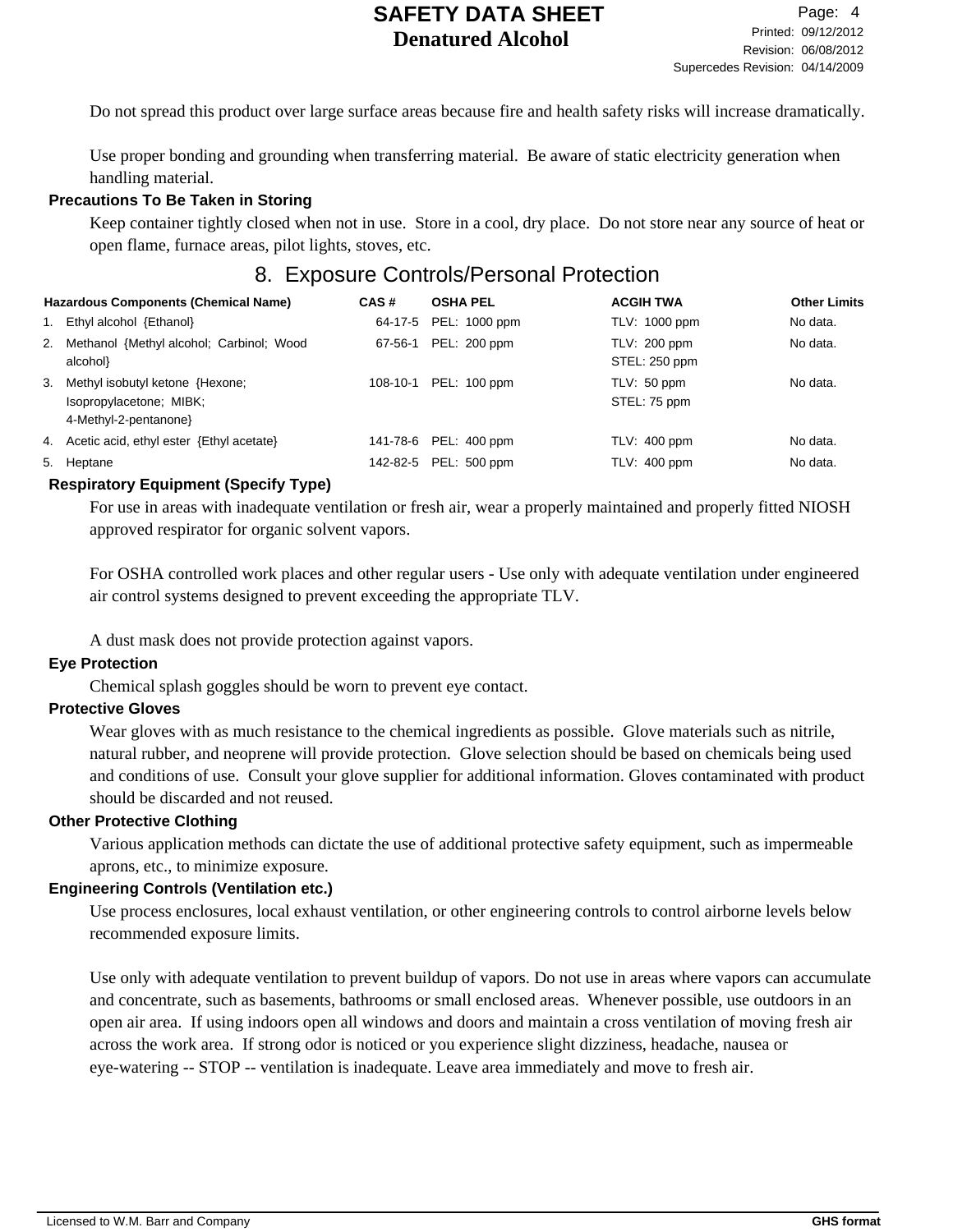### **Work/Hygienic/Maintenance Practices**

Wash hands thoroughly after use and before eating, drinking, smoking, or using the restroom.

Do not eat, drink, or smoke in the work area.

Discard any clothing or other protective equipment that cannot be decontaminated.

Facilities storing or handling this material should be equipped with an emergency eyewash and safety shower.

## 9. Physical and Chemical Properties

| <b>Physical States:</b>            | [ ] Solid<br>[ ] Gas<br>[X] Liquid                          |
|------------------------------------|-------------------------------------------------------------|
| <b>Melting Point:</b>              | No data.                                                    |
| <b>Boiling Point:</b>              | 150 F                                                       |
| <b>Autoignition Pt:</b>            | No data.                                                    |
| <b>Flash Pt:</b>                   | Method Used: Setaflash Closed Cup (Rapid Setaflash)<br>45 F |
| Specific Gravity (Water $= 1$ ):   | $0.7934 - 0.8108$                                           |
| Density:                           | 6.646 LB/GL                                                 |
| Vapor Pressure (vs. Air or mm Hg): | 76 MM HG at<br>68 F                                         |
| Vapor Density (vs. $Air = 1$ ):    | > 1                                                         |
| <b>Evaporation Rate:</b>           | > 1                                                         |
| <b>Solubility in Water:</b>        | No data.                                                    |
| <b>Percent Volatile:</b>           | 100 % by weight.                                            |
| VOC / Volume:                      | 790 G/L                                                     |
| <b>Appearance and Odor</b>         |                                                             |

Water white, alcohol odor

# 10. Stability and Reactivity

Stability: Unstable [ ] Stable [ X ]

## **Conditions To Avoid - Instability**

No data available.

## **Incompatibility - Materials To Avoid**

Incompatible with strong oxidizing agents, strong acids, reactive metals, halogens, strong inorganic acids, and aldehydes.

## **Hazardous Decomposition Or Byproducts**

Decomposition may produce carbon monoxide and carbon dioxide.

**Possibility of Hazardous Reactions:** Will occur [ ] Will not occur [ X ]

## **Conditions To Avoid - Hazardous Reactions**

No data available.

# 11. Toxicological Information

## **Toxicological Information**

Ethanol: ACUTE TOXICITY: LD50 Rat oral 7060 mg/kg LC50 Rat inhalation 20000 ppm/ 10 hr SKIN CORROSION / IRRITATION: Skin irritant. SERIOUS EYE DAMAGE / IRRITATION: Eye irritant. Will cause burning and stinging. RESPIRATORY OR SKIN SENSITIZATION: Ethanol has been shown to have a weak skin sensitizing potential in a very small percentage of the population.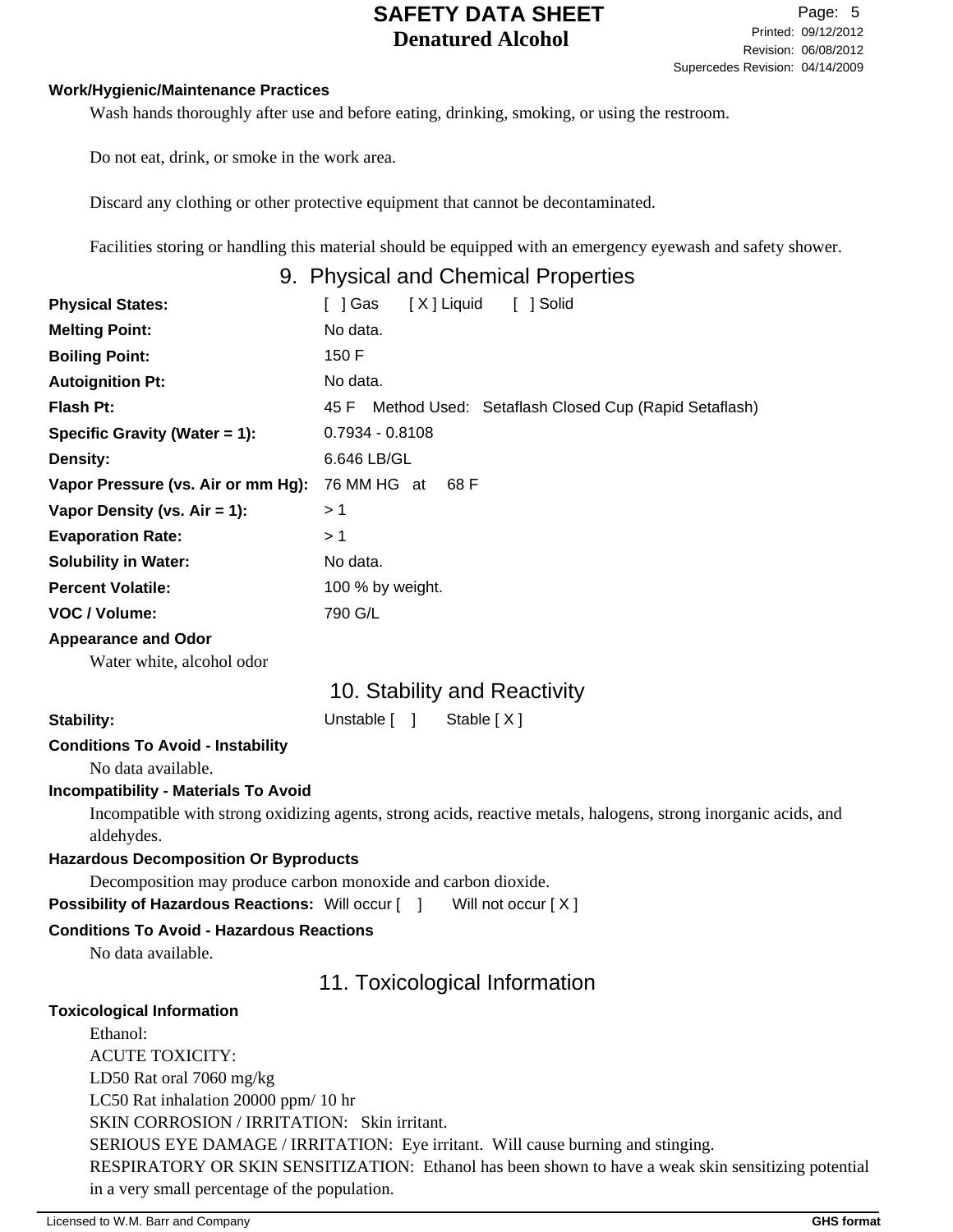ASPIRATION HAZARD: No data.

MUTAGENIC DATA: No data.

IMMUNOTOXICITY: No data.

NEUROTOXICITY: The clinical features of ethanol intoxication in a nontolerant individual are related to blood alcohol levels: at 50 to 150 mg/dL (0.05 to 0.15%), there is mild intoxication: slight impairment of visual acuity, muscular incoordination, and reaction time; and mood personality, and behavioral changes; at 150 to 300 mg/dL (0.15 to 0.30%), moderate intoxication occurs, resulting in visual impairment, sensory loss, muscular incoordination, slowed reaction time, and slurred speech; at 300 to 500 mg/dL (0.30 to 0.50%), there is severe intoxication characterized by marked muscular incoordination, blurred or double vision, sometimes stupor and hypothermia, vomiting and nausea, and occasional hypoglycemia and convulsions; and at > 400 mg/dL (0.40%), there are coma, respiratory depression, hypotension and hypothermia, and death from respiratory or circulatory failure or as a result of aspiration of stomach contents in the absence of a gag reflex.

DEVELOPMENTAL/REPRODUCTIVE: Prenatal exposure to ethanol (as alcoholic beverages) is associated with a distinct pattern of congenital malformations that have been collectively termed the fetal alcohol syndrome. There have been no reports of fetal alcohol syndrome as a result of industrial exposure by the oral, dermal, or inhalation routes.

CARCINOGEN STATUS: Not classifiable as a human carcinogen.

\_\_\_\_\_\_\_\_\_\_\_\_\_\_\_\_\_\_\_\_\_\_\_\_\_\_\_\_\_\_\_\_\_\_\_\_

Ethyl Acetate: ACUTE TOXICITY: LD50, rat, oral, 5,600 mg/kg LC50, rat, inhalation, 16,000 ppm, 6 hr LD50, rabbit, skin, >20 mL/kg SKIN CORROSION / IRRITATION: Causes slight skin irritation. SERIOUS EYE DAMAGE / IRRITATION: Causes eye irritation. RESPIRATORY OR SKIN SENSITIZATION: Not a sensitizer. ASPIRATION HAZARD: No data. MUTAGENIC DATA: Ethyl acetate was negative for mutagenicity in Salmonella typhimurium assays. IMMUNOTOXICITY: No data. NEUROTOXICITY: High concentrations may cause CNS depression. DEVELOPMENTAL/REPRODUCTIVE: No data. CARCINOGEN STATUS: No data.

Heptane: LD50 Mouse iv 222 mg/kg LD50 Mouse inhalation 75 g/cu m/2 hr LC50 Rat inhalation 103 g/cu m/4 hr

\_\_\_\_\_\_\_\_\_\_\_\_\_\_\_\_\_\_\_\_\_\_\_\_\_\_\_\_\_\_\_\_

\_\_\_\_\_\_\_\_\_\_\_\_\_\_\_\_\_\_\_\_\_\_\_\_\_\_\_\_\_\_\_

Methanol: ACUTE TOXICITY: LD50 Rat oral 5628 mg/kg LC50 Rat inhalation 64000 ppm/4 hr LC50 Rat inhalation 87.5 mg/L/6 hr LD50 Mouse oral 7300 mg/kg SKIN CORROSION / IRRITATION: LD50 Rabbit dermal 15,800 mg/kg bw SERIOUS EYE DAMAGE / IRRITATION: Methanol is a mild to moderate eye irritant. RESPIRATORY OR SKIN SENSITIZATION: Not a respiratory or skin sensitizer.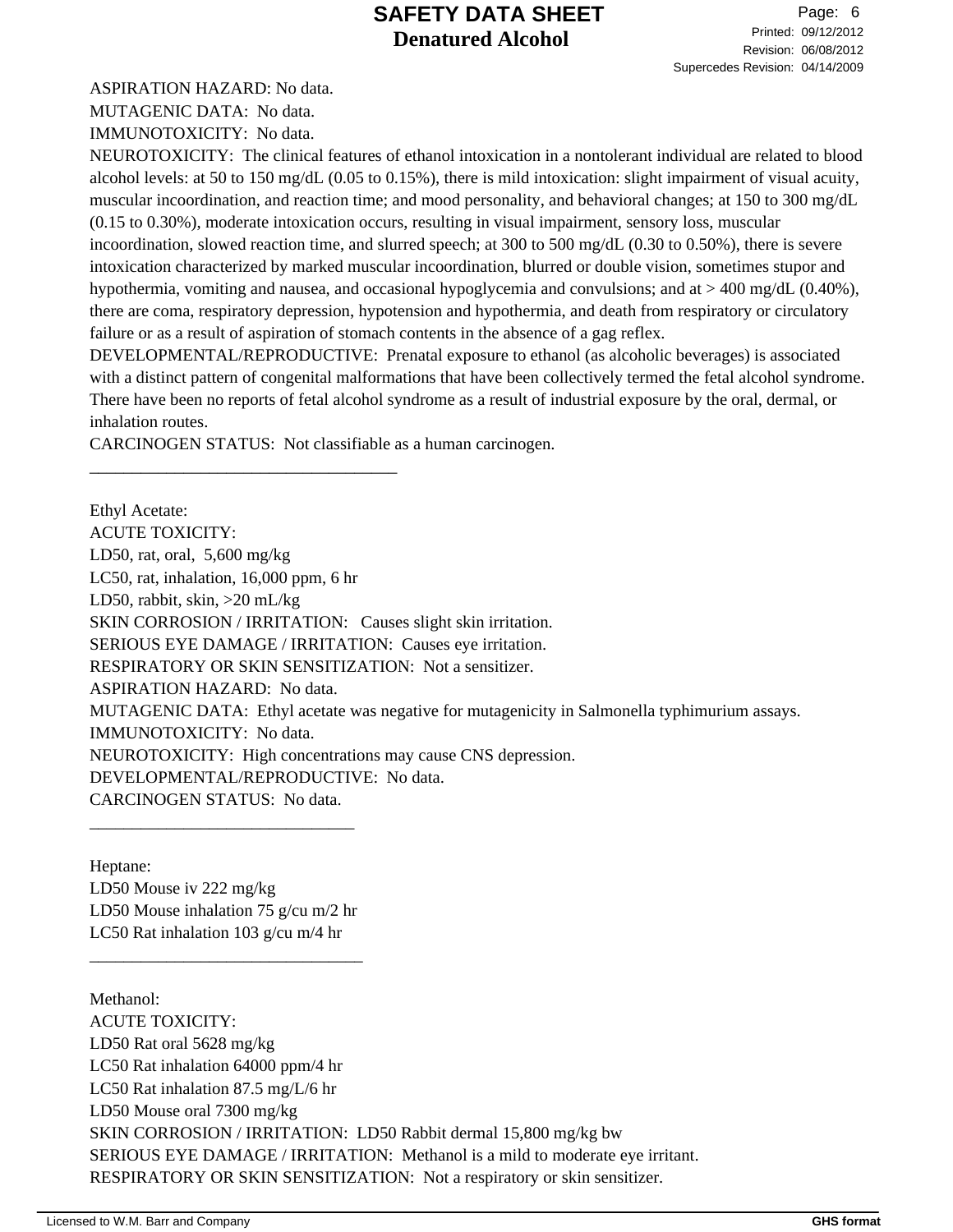ASPIRATION HAZARD: Methanol presents an aspiration hazard. MUTAGENIC DATA: No data. IMMUNOTOXICITY: No data. NEUROTOXICITY: Overexposure to methanol has been suggested as causing central nervous system damage in

laboratory animals. DEVELOPMENTAL/REPRODUCTIVE: The inhalation of methanol by pregnant rodents throughout the period of embryogenesis induces a wide range of concentration-dependent teratogenic and embryolethal effects.

Methanol has caused birth defects in laboratory animals, but only when inhaled at extremely high vapor concentrations. The relevance of this finding to humans is uncertain.

CARCINOGEN STATUS: There is no evidence from animal studies to suggest methanol is a carcinogen.

Methyl Isobutyl Ketone: LD50 Rabbit dermal >16000 mg/kg bw LC50 Rat inhalation 8.2-16.4 mg/L/4 hr LD50 Mouse ip 590 mg/kg bw LD50 Guinea pig ip 0.919 mL/kg LC50 Mouse inhalation, CF-1,  $74.2 + or - 25.8$  mg/L/45 min LD50 Rat ip 1.14 mL/kg LD50 Mouse oral 2850 mg/kg bw LD50 Mouse oral 1900 mg/kg bw LD50 Rat oral 4600 mg/kg bw LD50 Rat oral 2.08 g/kg

\_\_\_\_\_\_\_\_\_\_\_\_\_\_\_\_\_\_\_\_\_\_\_\_\_\_\_\_\_\_\_\_

## **Chronic Toxicological Effects**

No data available.

## **Carcinogenicity/Other Information**

IARC 2B - Possibly Carcinogenic to Humans ACGIH A4 - Not Classifiable as a Human Carcinogen.

IARC has determined that the consumption of alcoholic beverages is casually related to the occurrence of malignant tumors of the oral cavity, pharynx, larynx, esophagus, and liver in humans. The carcinogenic response attributed to drinking alcoholic beverages has not be verified in studies with laboratory animals. Established uses of denatured ethanol and non-beverage use of pure ethanol are not considered to pose any significant cancer hazard.

|    | <b>Hazardous Components (Chemical Name)</b>                                        | CAS#          | <b>NTP</b> | <b>IARC</b> | <b>ACGIH</b> | <b>OSHA</b> |
|----|------------------------------------------------------------------------------------|---------------|------------|-------------|--------------|-------------|
| 1. | Ethyl alcohol {Ethanol}                                                            | 64-17-5       | n.a.       |             | A4           | n.a.        |
|    | 2. Methanol {Methyl alcohol; Carbinol; Wood<br>alcohol}                            | 67-56-1       | n.a.       | n.a.        | n.a.         | n.a.        |
| 3. | Methyl isobutyl ketone {Hexone;<br>Isopropylacetone; MIBK;<br>4-Methyl-2-pentanone | 108-10-1      | n.a.       | 2Β          | n.a.         | n.a.        |
| 4. | Acetic acid, ethyl ester {Ethyl acetate}                                           | 141-78-6 n.a. |            | n.a.        | n.a.         | n.a.        |
| 5. | Heptane                                                                            | 142-82-5      | n.a.       | n.a.        | n.a.         | n.a.        |

# 12. Ecological Information

## **General Ecological Information**

Ethanol:

TOXICITY:

LC50 Salmo gairdnerii (Rainbow trout) 13000 mg/L/96 hr at 12 deg C (95% Confidence limit 12000-16000 mg/L), wt 0.8 g /Static bioassay/

LC50 Pimephales promelas (fathead minnows) 15.3 g/L/96 hr (95% confidence limit 14.0-16.6 g/L); age 30 days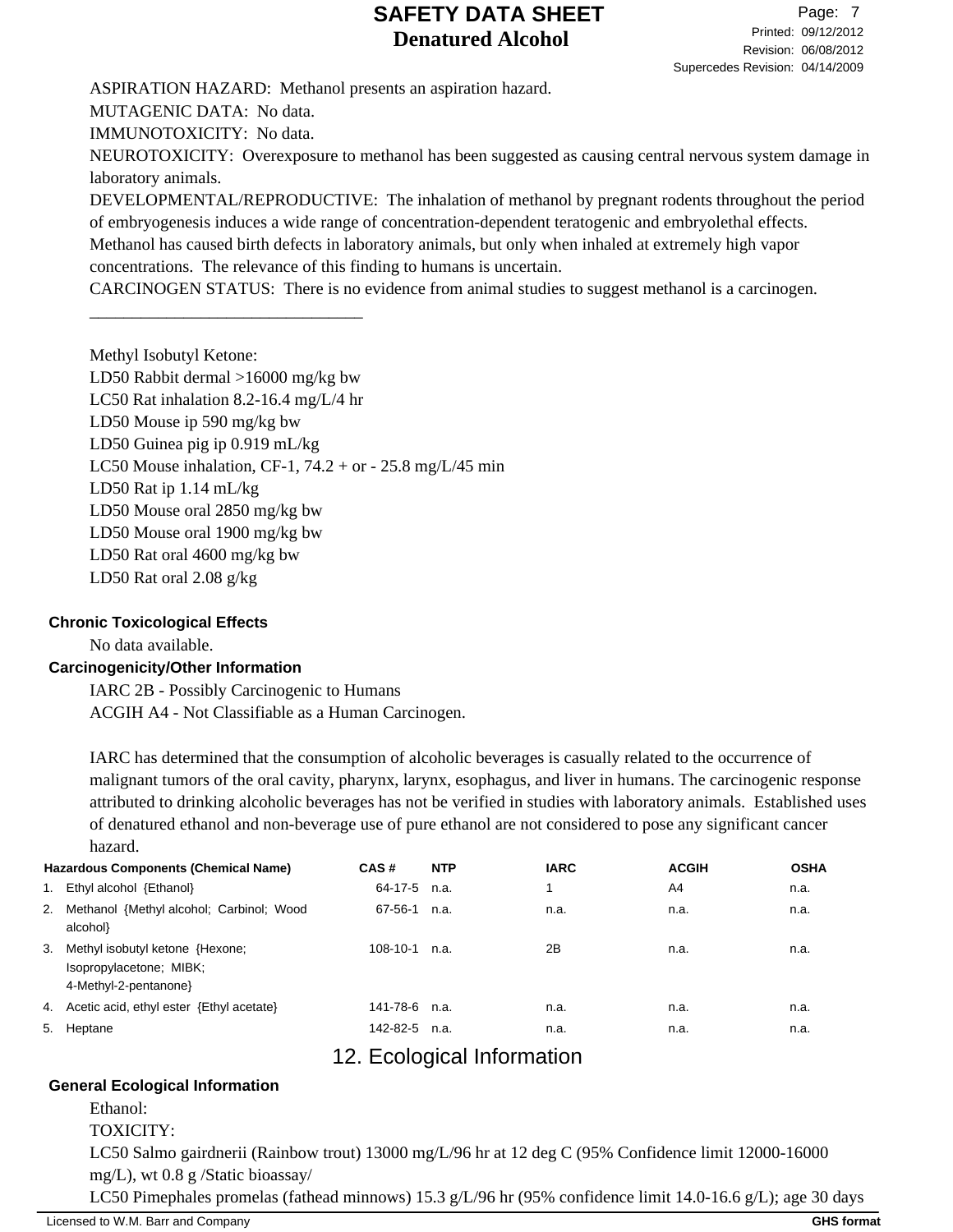old, water hardness 47.3 mg/L (CaCO3), temp 24.3 deg C, pH 7.60, dissolved oxygen 6.8 mg/L, alkalinity 43.7 mg/L (CaCO3); tank vol: 6.3 L; additions: 3.81 vol/day /Flow-through bioassay/

PERSISTENCE AND DEGRADABILITY: If released to the atmosphere, an extrapolated vapor pressure of 59.3 mm Hg at 25 deg C indicates that ethanol will exist solely in the vapor phase. Vapor phase ethanol is degraded in the atmosphere by reaction with photochemically-produced hydroxyl radicals; the half-life for this reaction in air is estimated to be 5 days. Volatilization from moist soil surfaces is expected to be an important fate process based upon a Henry's Law constant of 5X10-6 atm-cu m/mole. Ethanol may also volatilize from dry soils based upon it vapor pressure. Biodegradation is expected to occur rapidly in the environment based on numerous screening tests using different types of inocula and incubation periods. Ethanol was degraded with half-lives on the order of a few days using microcosms constructed with a low organic sandy soil and groundwater, indicating it is unlikely to be persistent in the environment.

BIOACCUMULATIVE POTENTIAL: If released into water, ethanol is not expected to adsorb to suspended solids and sediment based upon the estimated Koc. An estimated BCF of 3 suggests the potential for bioconcentration in aquatic organisms is low.

MOBILITY IN SOIL: If released to soil, ethanol is expected to have very high mobility based upon an estimated Koc of 1.

OTHER ADVERSE EFFECTS: No data.

\_\_\_\_\_\_\_\_\_\_\_\_\_\_\_\_\_\_\_\_\_\_\_\_\_\_\_\_\_\_\_\_\_\_\_\_\_\_\_\_

\_\_\_\_\_\_\_\_\_\_\_\_\_\_\_\_\_\_\_\_\_\_\_\_\_\_\_\_\_\_\_\_\_\_\_\_\_\_\_\_

Ethyl Acetate:

Toxicity:

LC50 HETEROPNEUSTES FOSSILIS (COMMON INDIAN CATFISH) 212.5 PPM/96 HR /

LC50 Pimephales promelas (fathead minnow) 230 mg/l/96 hr

EC50 Pimephales promelas (fathead minnow) 220 mg/l/96 hr

Persistance and Degradability: Biodegradation is expected to be an important process in both soil and water. Bioaccumulative Potential: If released into water, ethyl acetate is not expected to adsorb to suspended solids and sediment in water based on the estimated Koc. An estimated BCF of 3.2 suggests the potential for bioconcentration in aquatic organisms is low.

Mobility in Soil: Expected to have high mobility based upon an estimated Koc of 59.

Methanol:

TOXICITY: Methanol is of low toxicity to aquatic organisms. LC50 Pimephales promelas (fathead minnows) 29.4 g/L/96 hr, (28-29 days old), confidence limit= 28.5-30.4; Test conditions: Water temp= 25 deg C, dissolved oxygen=  $7.3 \text{ mg/L}$ , water hardness=  $43.5 \text{ mg/l}$  calcium carbonate, alkalinity= 46.6 calcium carbonate, tank volume=  $6.3$  L, additions=  $5.71$  V/D, pH=  $7.66$  (0.03).

PERSISTENCE AND DEGRADABILITY: If released to the atmosphere, a vapor pressure of 127 mm Hg at 25 deg C indicates that methanol will exist solely in the vapor phase. Vapor phase methanol is degraded in the atmosphere by reaction with photochemically-produced hydroxyl radicals; the half-life for this reaction in air is estimated to be 17 days. Volatilization from moist soil surfaces is expected to be an important fate process based upon a Henry's Law constant of 4.55X10-6 atm-cu m/mole. Methanol may also volatilize from dry soils based upon it vapor pressure. Biodegradation of methanol in soils is expected to occur rapidly based on half-lives in a sandy silt loam from Texas and a sandy loam from Mississippi of 1 and 3.2 days, respectively. If released into water, methanol is not expected to adsorb to suspended solids and sediment based upon the estimated Koc. Volatilization from water surfaces is expected to be an important fate process based upon this compound's Henry's Law constant. Estimated volatilization half-lives for a model river and model lake are 3 and 35 days, respectively. Biodegradation is expected to occur in natural waters since methanol is degraded quickly in soils and was biodegraded rapidly in various aqueous screening tests using sewage seed or activated sludge. Hydrolysis of methanol and photolysis in sunlit surface waters are not expected since methanol lacks functional groups that are susceptible to hydrolysis or photolysis under environmental conditions.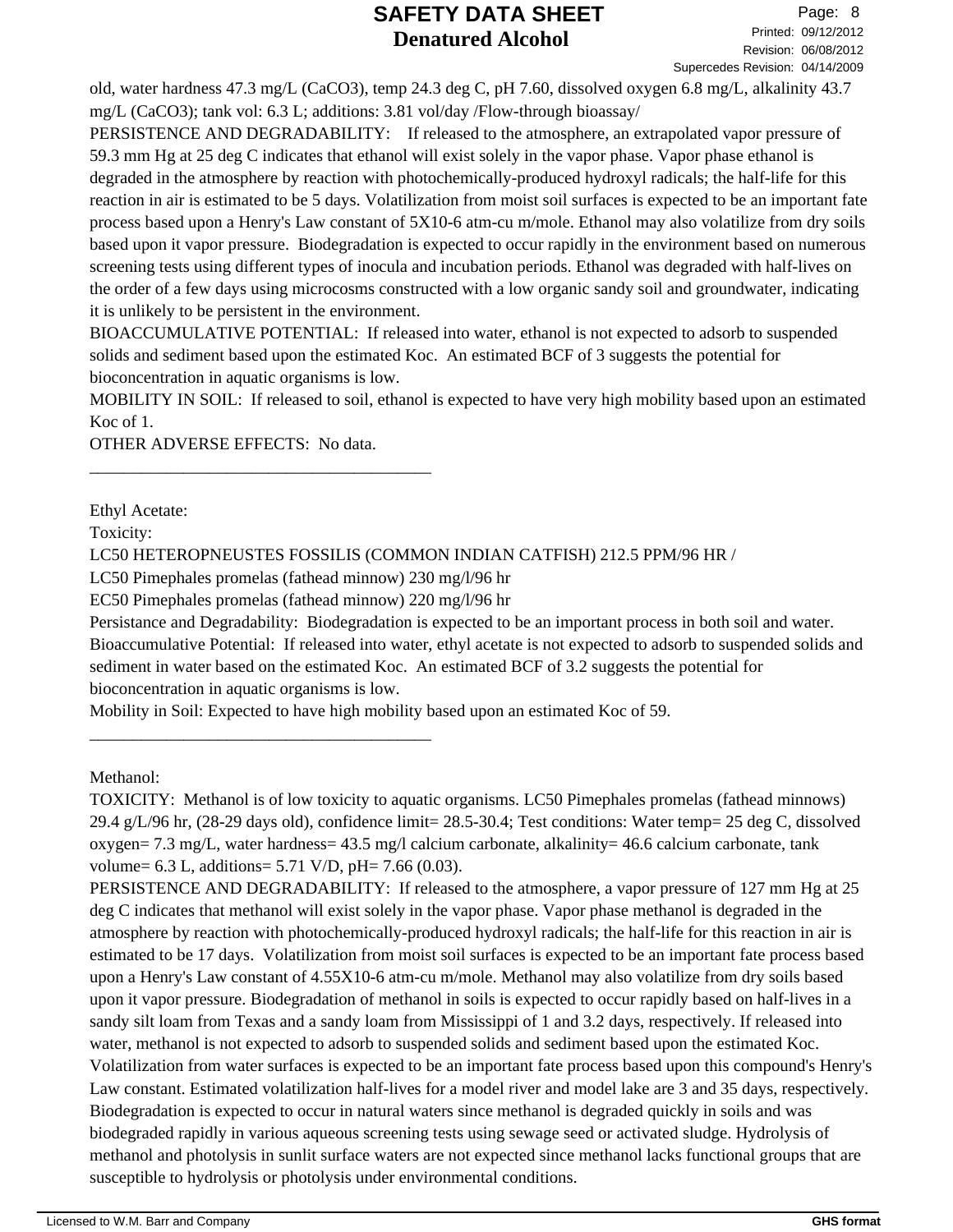BIOACCUMULATIVE POTENTIAL: BCF values of less than 10, measured in fish suggests bioconcentration in aquatic organisms is low. MOBILITY IN SOIL: If released to soil, methanol is expected to have very high mobility based upon an

estimated Koc of 1.

\_\_\_\_\_\_\_\_\_\_\_\_\_\_\_\_\_\_\_\_\_\_\_\_\_\_\_\_\_\_\_\_\_\_\_\_\_\_\_\_

Methyl Isobutyl Ketone: Toxicity: LC50 fathead minnow 96 hr 780 mg/L LC50 water flea  $48 \text{ hr} > 1,000 \text{ mg/L}$ LC50 bacteria  $16 \text{ hr} > 1,000 \text{ mg/L}$ Persistance and Degradability: A biodegradation rate of 0.24 1/hr using activated sludge suggests that biodegradation is an important environmental fate process. Bioaccumulative Potential: An estimated BCF of 2 suggests the potential for bioconcentration in aquatic organisms is low.

Mobility in Soil: Expected to have high mobility based upon an estimated Koc of 120.

# 13. Disposal Considerations

## **Waste Disposal Method**

Dispose in accordance with applicable local, state, and federal regulations.

# 14. Transport Information

## **LAND TRANSPORT (US DOT)**

| <b>DOT Proper Shipping Name</b> | Alcohols, n.o.s. (Ethyl Alcohol, Methanol) |
|---------------------------------|--------------------------------------------|
| <b>DOT Hazard Class:</b>        | з                                          |
| <b>DOT Hazard Label:</b>        | <b>FLAMMABLE LIQUID</b>                    |
| <b>UN/NA Number:</b>            | UN1987                                     |
| <b>Packing Group:</b>           |                                            |
|                                 |                                            |

## **Additional Transport Information**

 The transportation information listed above is suitable for all modes of transportation. IMO/IMDG, ICAO/IATA, 49 CFR

For D.O.T. information, contact W.M. Barr Technical Services at 1-800-398-3892.

The shipper / supplier may apply one of the following exceptions: Combustible Liquid, Consumer Commodity, Limited Quantity, Viscous Liquid, Does Not Sustain Combustion, or others, as allowed under 49CFR Hazmat Regulations. Please consult 49CFR Subchapter C to ensure that subsequent shipments comply with these exceptions.

# 15. Regulatory Information

## **US EPA SARA Title III**

| <b>Hazardous Components (Chemical Name)</b>                                           | CAS#           | <b>Sec.302 (EHS)</b> | <b>Sec.304 RQ</b> | Sec.313 (TRI) | Sec.110 |
|---------------------------------------------------------------------------------------|----------------|----------------------|-------------------|---------------|---------|
| 1. Ethyl alcohol {Ethanol}                                                            | 64-17-5 No     |                      | No                | No            | No      |
| 2. Methanol {Methyl alcohol; Carbinol; Wood<br>alcohol}                               | 67-56-1        | No.                  | Yes 5000 LB       | Yes           | No      |
| 3. Methyl isobutyl ketone {Hexone;<br>Isopropylacetone; MIBK;<br>4-Methyl-2-pentanone | $108 - 10 - 1$ | No.                  | Yes 5000 LB       | Yes           | Yes     |